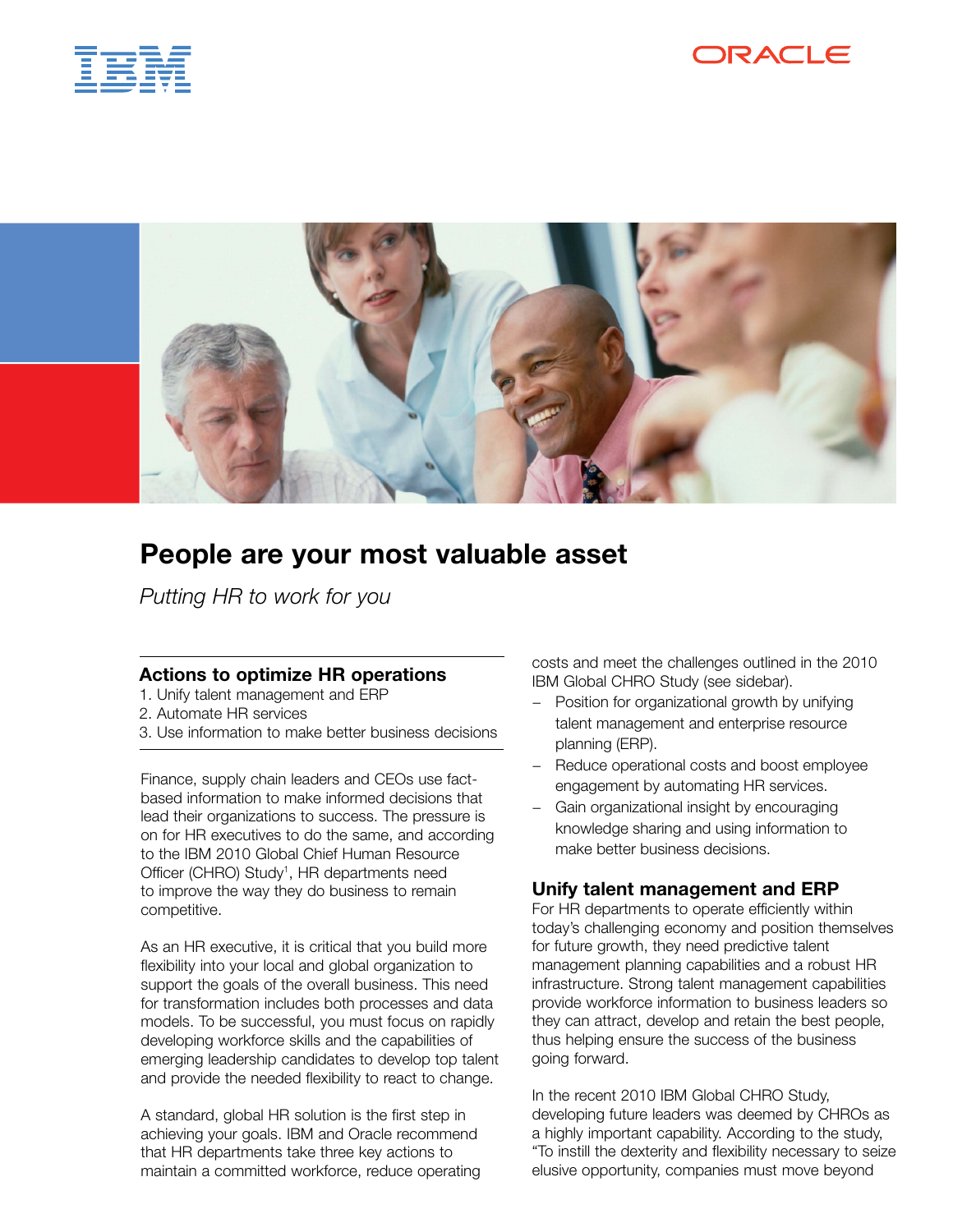### IBM Global CHRO Study: Working Beyond Borders

The IBM 2010 Global Human Resource Officer Study is based on input from more than 700 CHROs in 61 countries and reveals how businesses and institutions can work beyond borders and infuse their operations with the creativity, flexibility and speed necessary to seize opportunities when they arise.

The IBM CHRO study findings provide 3 recommendations for future success:

- 1. Cultivating creative leaders: CHROs need to focus on developing leaders with a flair for thinking about opportunities and challenges in completely different ways.
- 2. Mobilizing for speed and flexibility: Companies need to be willing to simplify processes and provide fast, adaptive workforce solutions to meet the requirements of a quickly changing marketplace.
- 3. Capitalizing on collective intelligence: Companies need to tap into a broad base of institutional knowledge to develop and maintain an innovative culture.

The ability to develop these capabilities can dictate whether an organization becomes an outperformer in today's hyper-competitive, dynamic marketplace.

traditional leadership development methods and find ways to inject within their leadership candidates not only the empirical skills necessary for effective management, but also the cognitive skills to drive creative solutions."

From an infrastructure standpoint, accurate, timely workforce information that is unified with the organization's ERP system is critical for HR departments to align their goals with those of the overall corporation. To ensure this alignment, HR executives need tools that provide comprehensive insight into the global workforce. This can present a major challenge when you consider the fragmented nature of the HR systems in many organizations. The inability of these systems to interoperate has made it difficult and time-consuming for HR executives to get answers to even the simplest questions about the workforce. For example, career and succession planning functions must be integrated with compensation and performance management in an employee's HR profile to allow management greater visibility into leadership and development gaps. Having consistent, standard employee data at the fingertips of HR executives is a basic requirement in equipping them with the ability to make informed business decisions for their organization.

By deploying a wide range of employee development and talent management applications, and by using a self-service front end natively linked to an organization's ERP system, efficiencies are gained, costs are reduced and the quality of their workforce is enhanced. It has also been shown that maintaining data with self-service front ends tends to produce higher quality, more accurate and more timely data.

### Automate HR services

Self-service automation empowers employees and frees HR analysts from routine tasks and inquiries. This allows HR to become less tactical and transaction-oriented and more strategic; focusing on higher valued activities to grow the organization, such as talent management including recruiting and compensation.

The payoff can be significant. According to a recent CedarCrestone analysis, a typical 10,000-person organization that hasn't automated services might spend \$30 for each of the 276,000 HR transactions it can expect each year. By enabling self-service capabilities, they can cut those costs by 16%, for a potential savings of more than \$1 million in a single year.2

Together Oracle's human capital management software applications and IBM's process improvement services provide the infrastructure and enabling solutions needed to automate your HR processes and quickly benefit from a standard, consistent global strategy. Benefits include:

- − Consistent HR content based on one data model across the enterprise.
- − Accurate, timely reporting of HR service metrics from one source that provides a consolidated view of the company.
- − Establishment of an HR help desk.
- − Easy-to-search knowledge bases for improved information access.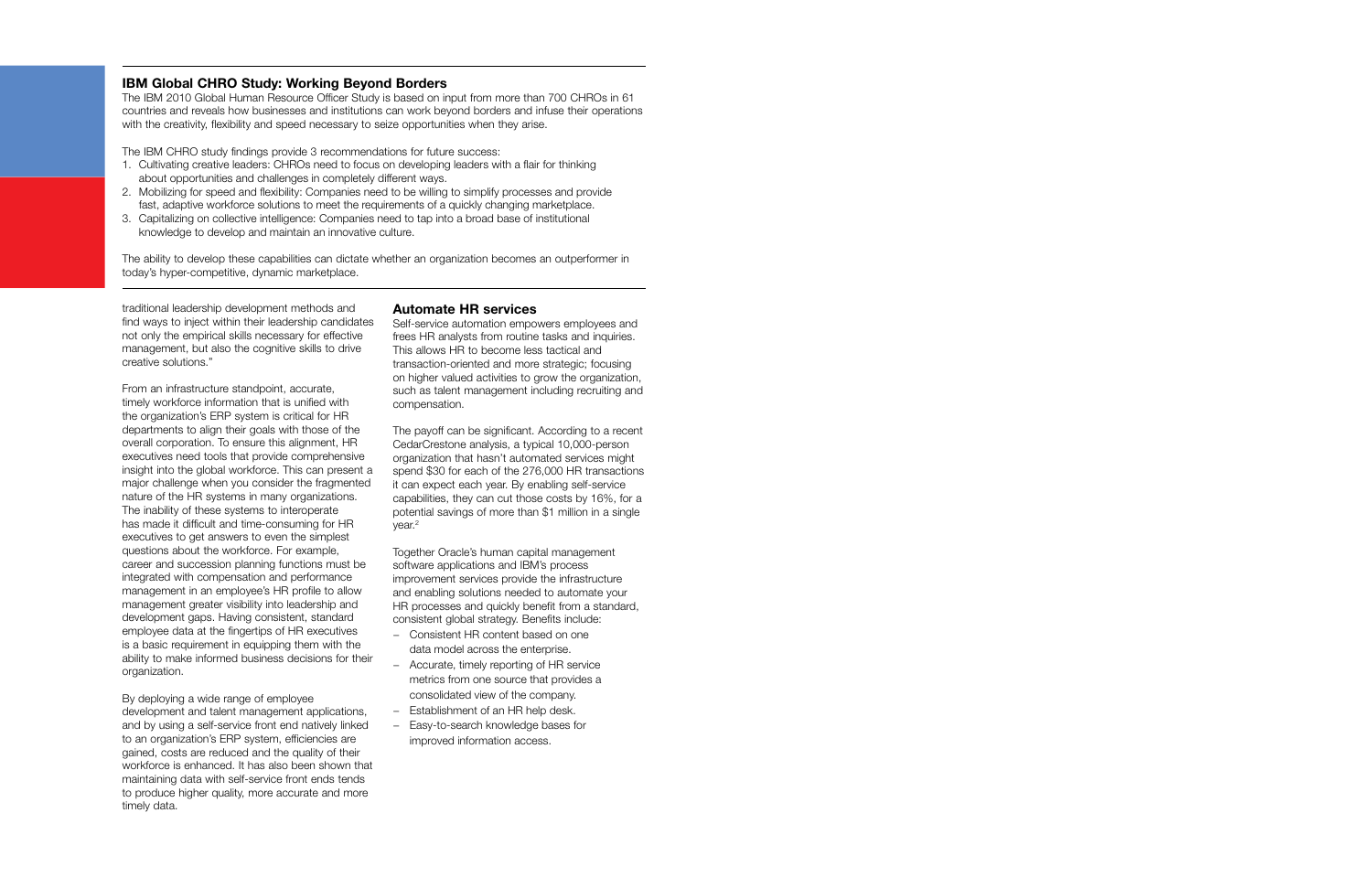## Use information to make better business decisions

Business intelligence and collaborative social capabilities not only support an organization's overall HR strategy and transformation goals; they provide the information needed and the platform to share, which in turn results in smarter business decisions.

According to the 2010 IBM Global CHRO Study, "Only 7 percent of CHROs we interviewed say they are very effective at using analytics to make workforce decisions. Without the ability to forecast future needs and develop rigorous, defensible business cases, companies place their ability to grow effectively at risk."

Timely and accurate information availability is core to a successful HR department. In addition, workforce knowledge sharing and global collaboration can significantly improve employee moral and productivity while ultimately reducing costs. It is essential that HR executives exploit the best business intelligence tools and technologies and develop processes that support knowledge sharing. This means that organizations must break down the cultural and organizational silos that often exist and focus on implementing a consistent global HR strategy and single supporting global systems solution.

## The solution: IBM and Oracle

IBM and Oracle have had a solid business relationship for the past 23 years: the longest in the systems integrator market space. IBM's vast experience in helping organizations effectively employ HR solutions, and Oracle's HR solutions aimed at helping deliver on business goals, make the IBM and Oracle team the partners of choice.

Together, IBM and Oracle provide the HCM applications, process improvement and implementation services that result in significant benefits. The IBM and Oracle solution includes:

- − An end-to-end strategy encompassing services, software, hardware, maintenance and even hosting depending upon your requirements.
- − Accelerators to get you up and running quickly.
- − Access to consistent, global support.
- − HR processes that are aligned to your business strategy and meet overall HR goals.
- − Options for hosting to reduce risk and minimize cost.
- − The ability to eliminate legacy license and support fees.
- − A reduction in hardware capital expenses.
- − Lower software maintenance fees with one version, one upgrade path and fewer customizations.
- − Lower implementation and maintenance costs.
- − A reduced need for multiple databases and programming resources.
- − A singular focus for application security.
- − Assignment of software development and maintenance responsibility, including changing regulations and compliance, to the software vendor.

## Clients Succeed with IBM and Oracle

#### *Reduce costs and improve efficiency*

Global producer of cereals and convenience foods transformed their HR functions and streamlined

- disparate talent management systems resulting in: − Enhancements to their foundational HR transactions
- − Consistent data and business processes
- − Improve decision-making and profitability
- − 25% headcount reduction in HR and payroll
- − Avoidance of legal and regulatory fees associated with inaccurate data

#### *Enhanced HR processes*

U.S.-based global industrial manufacturer, transformed their HR technologies and processes and implemented a standard, global solution (PeopleSoft 9.0 - HR, payroll, self service, recruiting, and a payroll interface) from IBM and Oracle. Today the solution is effectively supporting seven business units with over 13,000 employees in 30 countries.

#### *Optimize performance*

Global Financial Services leader implements a multi-year HR servicing and information technology roadmap with PeopleSoft Human Resources Release 9.1. Benefits include:

- − Enhanced employee experience improved look & feel / inavigation
- − Ability to deliver consistent self-service capability in 6 languages and 42 countries
- − Single source of record for employee and workforce data
- − Removal of customizations decreased cost and timeline for future upgrades
- Improved self-help with User Productivity Kit (UPK) decreasing call volume & manual corrections by HR Service Center